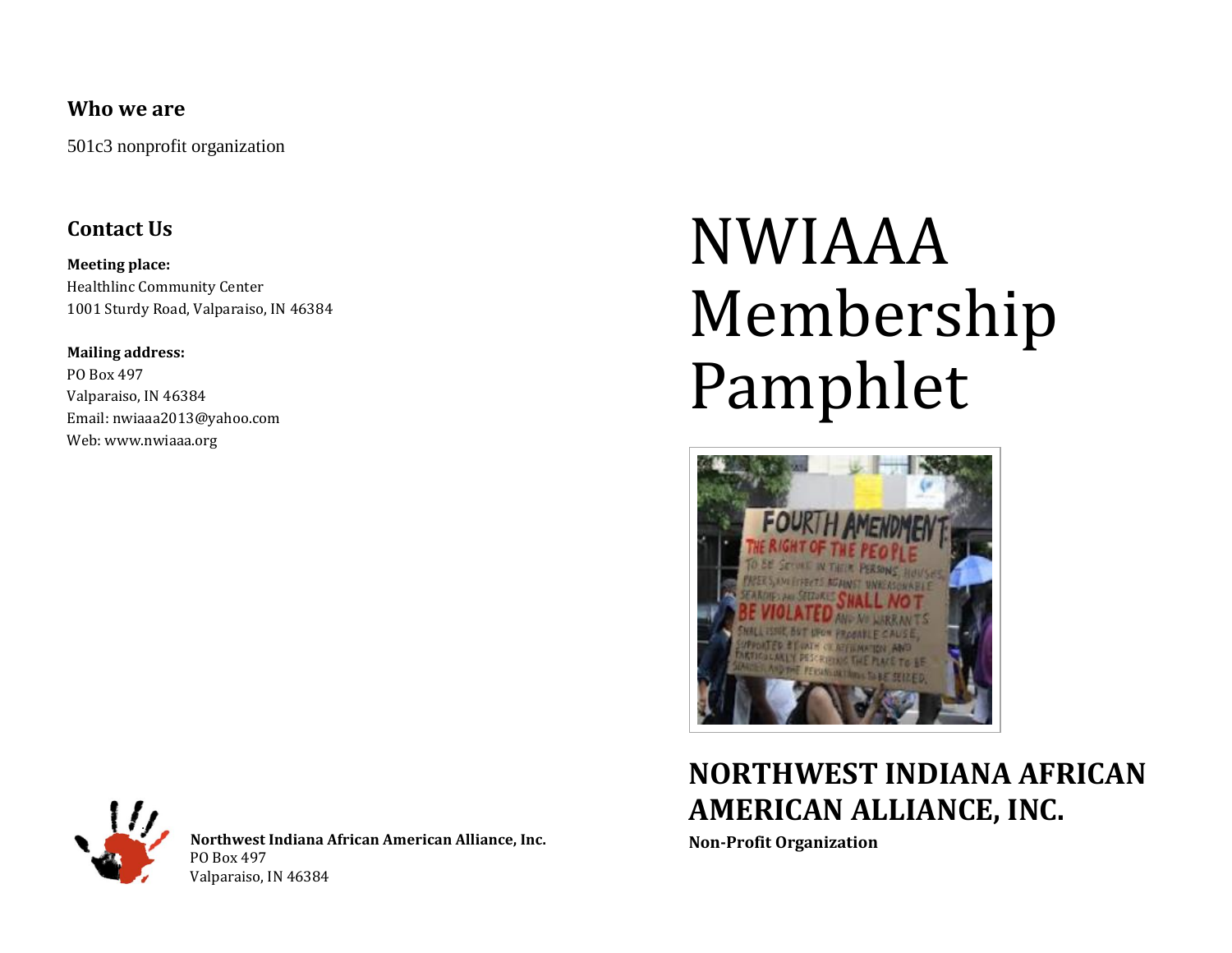# What Do We Do?

### We Advocate for others  $\sim$ Do you know what to do if?

- $\Rightarrow$  Law enforcement officers stop you in your car?
- $\Rightarrow$ You are arrested?
- $\Rightarrow$  Officers come in your home?
- $\Rightarrow$  You are profiled by an officer?
- $\Rightarrow$  An officer has infringed upon your rights?

#### We Advocate for  $\sim$

### Minority School Bullying

 $\Rightarrow$  Five year Memorandum of Understanding (MOU) for advocating for minority students for equality with the assistance of the Justice Department

# Membership Benefits  $\sim$

- 1. Participation of an 501c 3 non-profit organization.
- 2. Access to monthly meetings.
- 3. Quarterly newsletter.
- 4. Community support regarding police misconduct and law enforcement issues.
- 5. Membership card.
- 6. Access to periodicals and journals regarding regional issues of police misconduct.
- 7. Access to community policing programing.
- 8. Access to juvenile justice information and programing.
- 9. Networking association with regional and local not for profit community groups.
- 10. Law enforcement updates forums and educational material as acquired.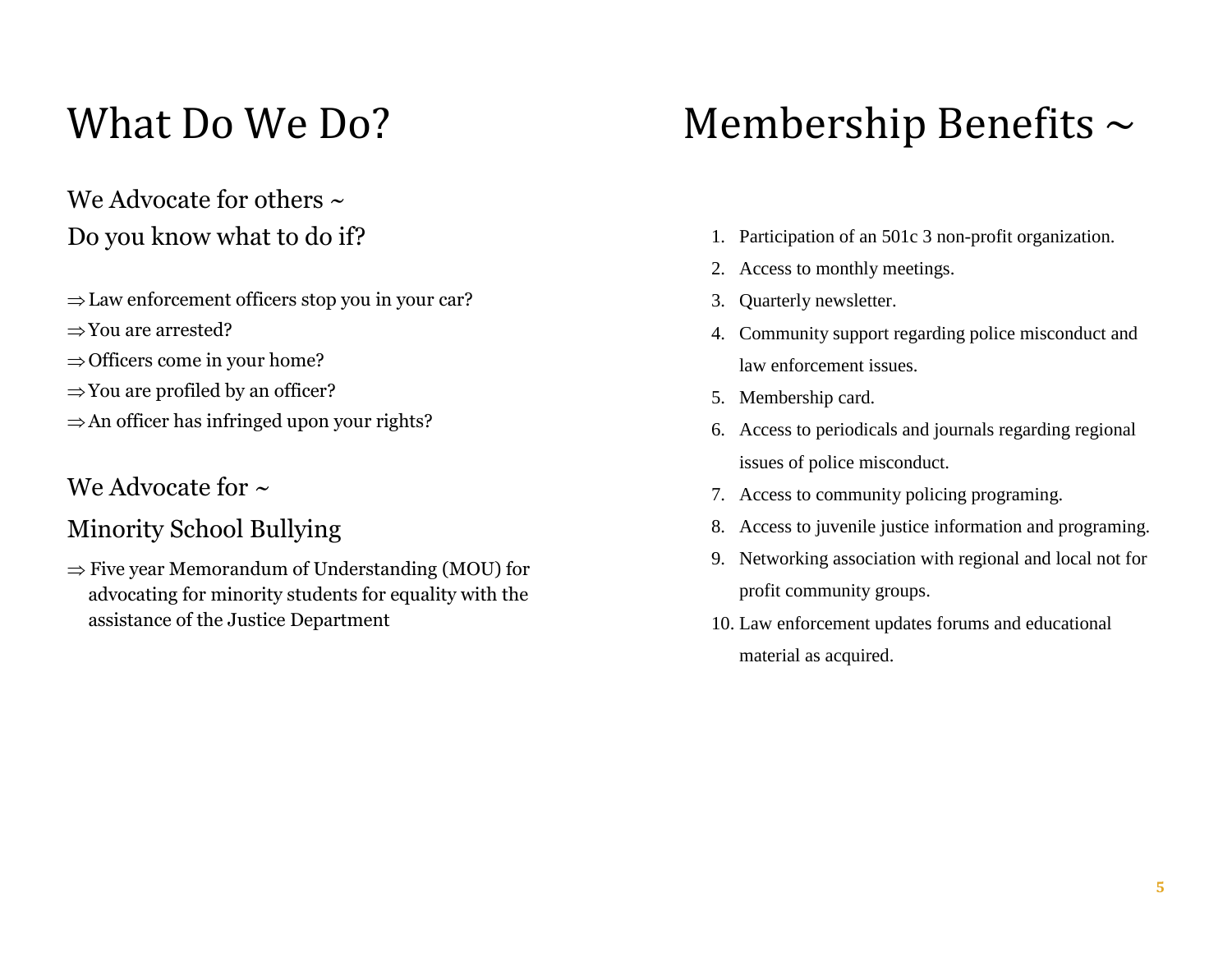# Meetings  $\sim$

- The NWIAAA meets monthly on second Saturdays at the Healthlinc Community Center located at 1001 Sturdy Road at 10:30 a.m.
- Dues of \$25 are collected quarterly at the meetings. (Jan, April, July, Oct). Dues are used for operational cost.
- Minutes are distributed with two weeks after a scheduled meeting.
- Financial reports are distributed at monthly meetings.
- By-laws are available.

*We must learn to live together as brothers or perish together as fools. –*

 *Dr. Martin Luther King*

#### **Active Members**

| Gregory A. Jones | Paula Tillman         |
|------------------|-----------------------|
| Tony McDonald    | Tina Allen-Abulhassan |
| Heath Carter     | Joe Frankus           |
| David Western    | Angela Coleman        |

# Know Your Rights…

### Fourth Amendment

The right of the people to be secure in their persons, houses, papers, and effects, against unreasonable searches and seizures, shall not be violated, and no Warrants shall issue, but upon probable cause, supported by Oath or affirmation, and particularly describing the place to be searched, and the persons or things to be seized.

### Fifth Amendment

No person shall be held to answer for a capital, or otherwise infamous crime, unless on a presentment or indictment of a Grand Jury, except in cases arising in the land or naval forces, or in the Militia, when in actual service in time of War or public danger; nor shall any person be subject for the same offence to be twice put in jeopardy of life or limb; nor shall be compelled in any criminal case to be a witness against himself; nor be deprived of life, liberty, or property, without due process of law; nor shall private property be taken for public use without just compensation.

### Sixth Amendment

In all criminal prosecutions, the accused shall enjoy the right to a speedy and public trial, by an impartial jury of the State and district wherein the crime shall have been committed; which district shall have been previously ascertained by law, and to be informed of the nature and cause of the accusation; to be confronted with the witnesses against him; to have compulsory process for obtaining witnesses in his favor; and to have the assistance of counsel for his defense.